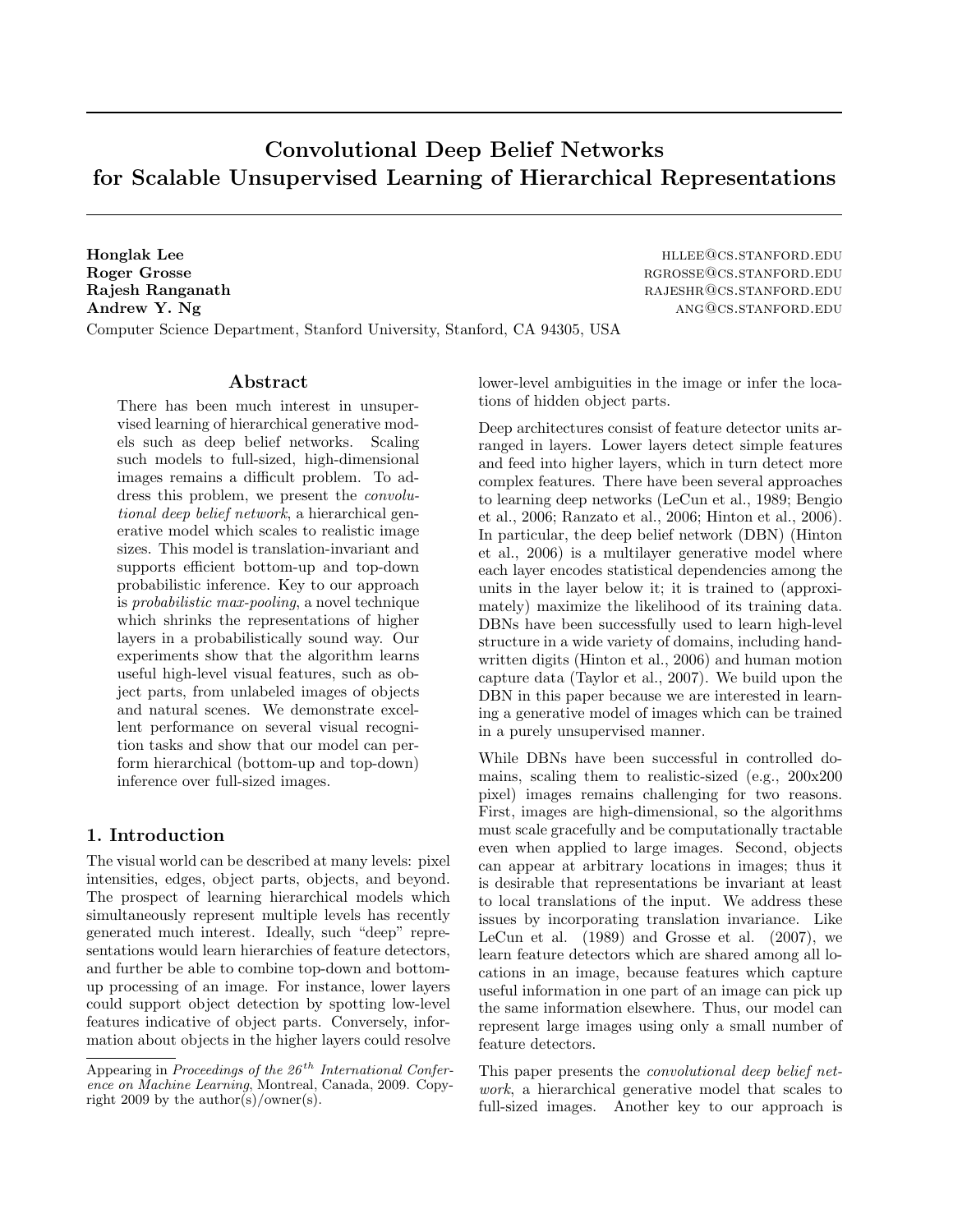probabilistic max-pooling, a novel technique that allows higher-layer units to cover larger areas of the input in a probabilistically sound way. To the best of our knowledge, ours is the first translation invariant hierarchical generative model which supports both top-down and bottom-up probabilistic inference and scales to realistic image sizes. The first, second, and third layers of our network learn edge detectors, object parts, and objects respectively. We show that these representations achieve excellent performance on several visual recognition tasks and allow "hidden" object parts to be inferred from high-level object information.

# 2. Preliminaries

## 2.1. Restricted Boltzmann machines

The restricted Boltzmann machine (RBM) is a twolayer, bipartite, undirected graphical model with a set of binary hidden units h, a set of (binary or realvalued) visible units  $\mathbf{v}$ , and symmetric connections between these two layers represented by a weight matrix W. The probabilistic semantics for an RBM is defined by its energy function as follows:

$$
P(\mathbf{v}, \mathbf{h}) = \frac{1}{Z} \exp(-E(\mathbf{v}, \mathbf{h})),
$$

where  $Z$  is the partition function. If the visible units are binary-valued, we define the energy function as:

$$
E(\mathbf{v}, \mathbf{h}) = -\sum_{i,j} v_i W_{ij} h_j - \sum_j b_j h_j - \sum_i c_i v_i,
$$

where  $b_j$  are hidden unit biases and  $c_i$  are visible unit biases. If the visible units are real-valued, we can define the energy function as:

$$
E(\mathbf{v}, \mathbf{h}) = \frac{1}{2} \sum_{i} v_i^2 - \sum_{i,j} v_i W_{ij} h_j - \sum_{j} b_j h_j - \sum_{i} c_i v_i.
$$

From the energy function, it is clear that the hidden units are conditionally independent of one another given the visible layer, and vice versa. In particular, the units of a binary layer (conditioned on the other layer) are independent Bernoulli random variables. If the visible layer is real-valued, the visible units (conditioned on the hidden layer) are Gaussian with diagonal covariance. Therefore, we can perform efficient block Gibbs sampling by alternately sampling each layer's units (in parallel) given the other layer. We will often refer to a unit's expected value as its activation.

In principle, the RBM parameters can be optimized by performing stochastic gradient ascent on the loglikelihood of training data. Unfortunately, computing the exact gradient of the log-likelihood is intractable. Instead, one typically uses the contrastive divergence approximation (Hinton, 2002), which has been shown to work well in practice.

## 2.2. Deep belief networks

The RBM by itself is limited in what it can represent. Its real power emerges when RBMs are stacked to form a deep belief network, a generative model consisting of many layers. In a DBN, each layer comprises a set of binary or real-valued units. Two adjacent layers have a full set of connections between them, but no two units in the same layer are connected. Hinton et al. (2006) proposed an efficient algorithm for training deep belief networks, by greedily training each layer (from lowest to highest) as an RBM using the previous layer's activations as inputs. This procedure works well in practice.

# 3. Algorithms

RBMs and DBNs both ignore the 2-D structure of images, so weights that detect a given feature must be learned separately for every location. This redundancy makes it difficult to scale these models to full images. (However, see also (Raina et al., 2009).) In this section, we introduce our model, the convolutional DBN, whose weights are shared among all locations in an image. This model scales well because inference can be done efficiently using convolution.

# 3.1. Notation

For notational convenience, we will make several simplifying assumptions. First, we assume that all inputs to the algorithm are  $N_V \times N_V$  images, even though there is no requirement that the inputs be square, equally sized, or even two-dimensional. We also assume that all units are binary-valued, while noting that it is straightforward to extend the formulation to the real-valued visible units (see Section 2.1). We use ∗ to denote convolution<sup>1</sup> , and • to denote element-wise product followed by summation, i.e.,  $A \bullet B = \text{tr} A^{T} B$ . We place a tilde above an array  $(A)$  to denote flipping the array horizontally and vertically.

#### 3.2. Convolutional RBM

First, we introduce the convolutional RBM (CRBM). Intuitively, the CRBM is similar to the RBM, but the weights between the hidden and visible layers are shared among all locations in an image. The basic CRBM consists of two layers: an input layer  $V$  and a hidden layer  $H$  (corresponding to the lower two layers in Figure 1). The input layer consists of an  $N_V \times N_V$ array of binary units. The hidden layer consists of K "groups", where each group is an  $N_H \times N_H$  array of binary units, resulting in  $N_H^2 K$  hidden units. Each of the K groups is associated with a  $N_W \times N_W$  filter

<sup>&</sup>lt;sup>1</sup>The convolution of an  $m \times m$  array with an  $n \times n$  array may result in an  $(m + n - 1) \times (m + n - 1)$  array or an  $(m - n + 1) \times (m - n + 1)$  array. Rather than invent a cumbersome notation to distinguish these cases, we let it be determined by context.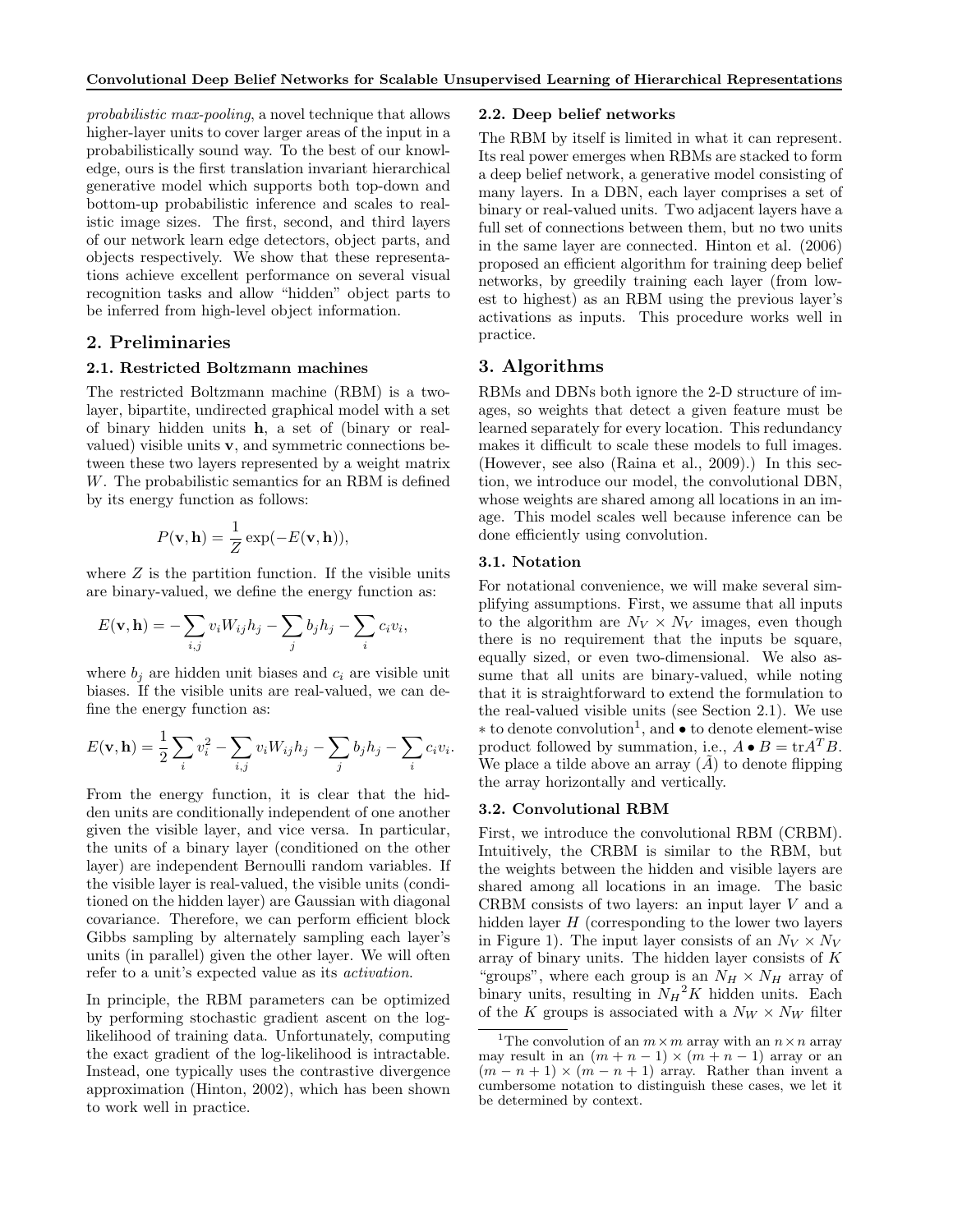$(N_W \triangleq N_V - N_H + 1)$ ; the filter weights are shared across all the hidden units within the group. In addition, each hidden group has a bias  $b_k$  and all visible units share a single bias c.

We define the energy function  $E(\mathbf{v}, \mathbf{h})$  as:

$$
P(\mathbf{v}, \mathbf{h}) = \frac{1}{Z} \exp(-E(\mathbf{v}, \mathbf{h}))
$$
  
\n
$$
E(\mathbf{v}, \mathbf{h}) = -\sum_{k=1}^{K} \sum_{i,j=1}^{N_H} \sum_{r,s=1}^{N_W} h_{ij}^k W_{rs}^k v_{i+r-1,j+s-1}
$$
  
\n
$$
- \sum_{k=1}^{K} b_k \sum_{i,j=1}^{N_H} h_{ij}^k - c \sum_{i,j=1}^{N_V} v_{ij}.
$$
 (1)

Using the operators defined previously,

$$
E(\mathbf{v}, \mathbf{h}) = -\sum_{k=1}^{K} h^{k} \bullet (\tilde{W}^{k} * v) - \sum_{k=1}^{K} b_{k} \sum_{i,j} h_{i,j}^{k} - c \sum_{i,j} v_{ij}.
$$

As with standard RBMs (Section 2.1), we can perform block Gibbs sampling using the following conditional distributions:

$$
P(h_{ij}^k = 1 | \mathbf{v}) = \sigma((\tilde{W}^k * v)_{ij} + b_k)
$$
  

$$
P(v_{ij} = 1 | \mathbf{h}) = \sigma((\sum_k W^k * h^k)_{ij} + c),
$$

where  $\sigma$  is the sigmoid function. Gibbs sampling forms the basis of our inference and learning algorithms.

#### 3.3. Probabilistic max-pooling

In order to learn high-level representations, we stack CRBMs into a multilayer architecture analogous to DBNs. This architecture is based on a novel operation that we call probabilistic max-pooling.

In general, higher-level feature detectors need information from progressively larger input regions. Existing translation-invariant representations, such as convolutional networks, often involve two kinds of layers in alternation: "detection" layers, whose responses are computed by convolving a feature detector with the previous layer, and "pooling" layers, which shrink the representation of the detection layers by a constant factor. More specifically, each unit in a pooling layer computes the maximum activation of the units in a small region of the detection layer. Shrinking the representation with max-pooling allows higher-layer representations to be invariant to small translations of the input and reduces the computational burden.

Max-pooling was intended only for feed-forward architectures. In contrast, we are interested in a generative model of images which supports both top-down and bottom-up inference. Therefore, we designed our generative model so that inference involves max-poolinglike behavior.



Figure 1. Convolutional RBM with probabilistic maxpooling. For simplicity, only group  $k$  of the detection layer and the pooing layer are shown. The basic CRBM corresponds to a simplified structure with only visible layer and detection (hidden) layer. See text for details.

To simplify the notation, we consider a model with a visible layer  $V$ , a detection layer  $H$ , and a pooling layer P, as shown in Figure 1. The detection and pooling layers both have  $K$  groups of units, and each group of the pooling layer has  $N_P \times N_P$  binary units. For each  $k \in \{1, ..., K\}$ , the pooling layer  $P^k$  shrinks the representation of the detection layer  $H^k$  by a factor of  $C$  along each dimension, where  $C$  is a small integer such as 2 or 3. I.e., the detection layer  $H^k$  is partitioned into blocks of size  $C \times C$ , and each block  $\alpha$  is connected to exactly one binary unit  $p_{\alpha}^{k}$  in the pooling layer (i.e.,  $N_P = N_H/C$ ). Formally, we define  $B_{\alpha} \triangleq \{(i, j) : h_{ij} \text{ belongs to the block } \alpha.\}.$ 

The detection units in the block  $B_{\alpha}$  and the pooling unit  $p_{\alpha}$  are connected in a single potential which enforces the following constraints: at most one of the detection units may be on, and the pooling unit is on if and only if a detection unit is on. Equivalently, we can consider these  $C^2+1$  units as a single random variable which may take on one of  $C^2 + 1$  possible values: one value for each of the detection units being on, and one value indicating that all units are off.

We formally define the energy function of this simplified probabilistic max-pooling-CRBM as follows:

$$
E(\mathbf{v}, \mathbf{h}) = -\sum_{k} \sum_{i,j} \left( h_{i,j}^{k} (\tilde{W}^{k} * v)_{i,j} + b_{k} h_{i,j}^{k} \right) - c \sum_{i,j} v_{i,j}
$$
  
subj. to  

$$
\sum_{(i,j) \in B_{\alpha}} h_{i,j}^{k} \leq 1, \quad \forall k, \alpha.
$$

We now discuss sampling the detection layer  $H$  and the pooling layer  $P$  given the visible layer  $V$ . Group  $k$ receives the following bottom-up signal from layer  $V$ :

$$
I(h_{ij}^k) \triangleq b_k + (\tilde{W}^k * v)_{ij}.
$$
 (2)

Now, we sample each block independently as a multinomial function of its inputs. Suppose  $h_{i,j}^k$  is a hidden unit contained in block  $\alpha$  (i.e.,  $(i, j) \in B_{\alpha}$ ), the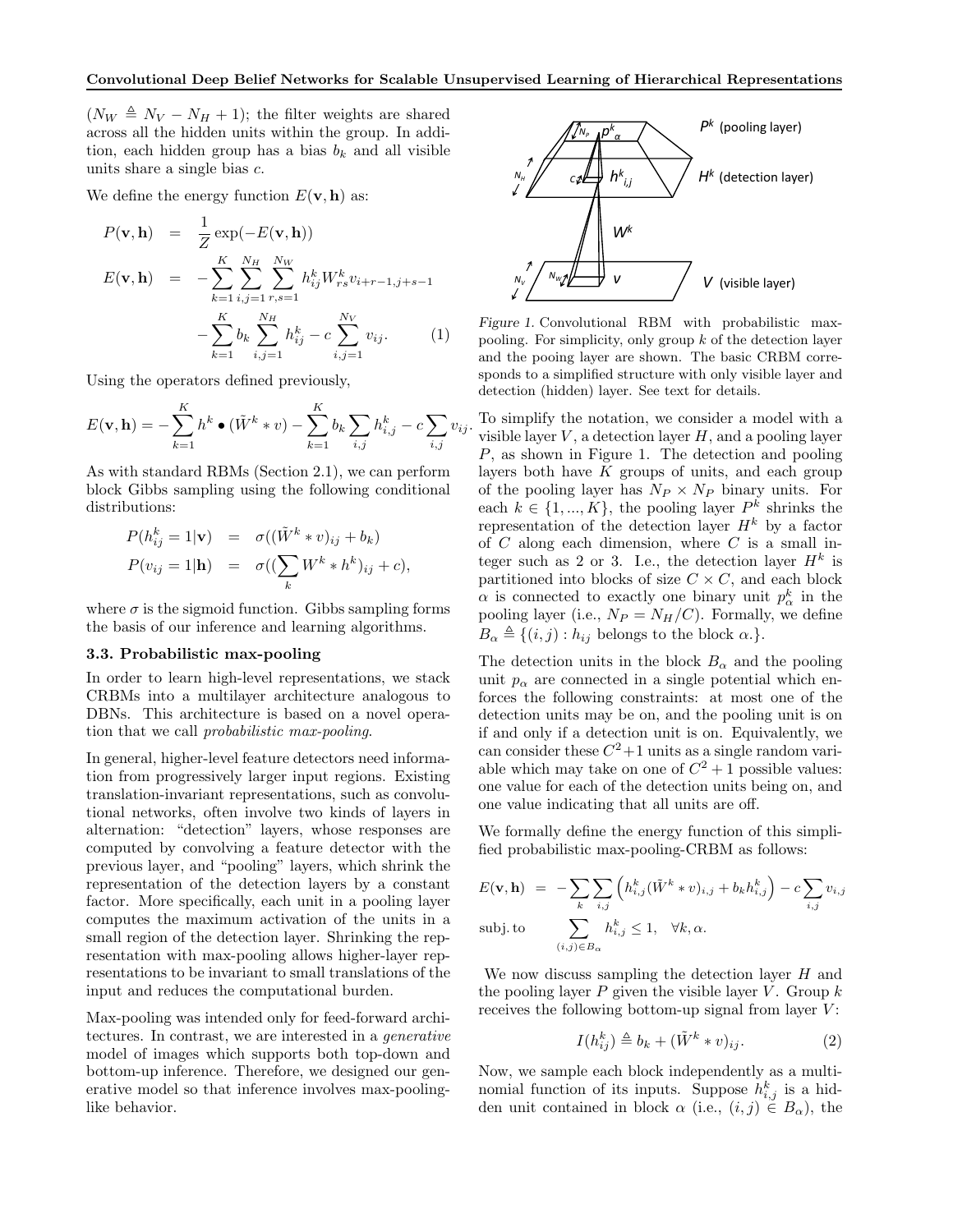increase in energy caused by turning on unit  $h_{i,j}^k$  is  $-I(h_{i,j}^k)$ , and the conditional probability is given by:

$$
P(h_{i,j}^k = 1 | \mathbf{v}) = \frac{\exp(I(h_{i,j}^k))}{1 + \sum_{(i',j') \in B_{\alpha}} \exp(I(h_{i',j'}^k))}
$$

$$
P(p_{\alpha}^k = 0 | \mathbf{v}) = \frac{1}{1 + \sum_{(i',j') \in B_{\alpha}} \exp(I(h_{i',j'}^k))}.
$$

Sampling the visible layer  $V$  given the hidden layer H can be performed in the same way as described in Section 3.2.

#### 3.4. Training via sparsity regularization

Our model is overcomplete in that the size of the representation is much larger than the size of the inputs. In fact, since the first hidden layer of the network contains  $K$  groups of units, each roughly the size of the image, it is overcomplete roughly by a factor of  $K$ . In general, overcomplete models run the risk of learning trivial solutions, such as feature detectors representing single pixels. One common solution is to force the representation to be "sparse," in that only a tiny fraction of the units should be active in relation to a given stimulus (Olshausen & Field, 1996; Lee et al., 2008). In our approach, like Lee et al. (2008), we regularize the objective function (data log-likelihood) to encourage each of the hidden units to have a mean activation close to some small constant  $\rho$ . For computing the gradient of sparsity regularization term, we followed Lee et al. (2008)'s method.

#### 3.5. Convolutional deep belief network

Finally, we are ready to define the convolutional deep belief network (CDBN), our hierarchical generative model for full-sized images. Analogously to DBNs, this architecture consists of several max-pooling-CRBMs stacked on top of one another. The network defines an energy function by summing together the energy functions for all of the individual pairs of layers. Training is accomplished with the same greedy, layer-wise procedure described in Section 2.2: once a given layer is trained, its weights are frozen, and its activations are used as input to the next layer.

#### 3.6. Hierarchical probabilistic inference

Once the parameters have all been learned, we compute the network's representation of an image by sampling from the joint distribution over all of the hidden layers conditioned on the input image. To sample from this distribution, we use block Gibbs sampling, where the units of each layer are sampled in parallel (see Sections 2.1 & 3.3).

To illustrate the algorithm, we describe a case with one visible layer V, a detection layer H, a pooling layer  $P$ , and another, subsequently-higher detection layer  $H'$ . Suppose  $H'$  has  $K'$  groups of nodes, and there is a

set of shared weights  $\Gamma = {\{\Gamma^{1,1}, \ldots, \Gamma^{K,K'}\}}$ , where  $\Gamma^{k,\ell}$  is a weight matrix connecting pooling unit  $P^k$  to detection unit  $H'^{\ell}$ . The definition can be extended to deeper networks in a straightforward way.

Note that an energy function for this sub-network consists of two kinds of potentials: unary terms for each of the groups in the detection layers, and interaction terms between  $V$  and  $H$  and between  $P$  and  $H'$ :

$$
E(\mathbf{v}, \mathbf{h}, \mathbf{p}, \mathbf{h}') = -\sum_{k} v \bullet (W^k * h^k) - \sum_{k} b_k \sum_{ij} h_{ij}^k
$$

$$
- \sum_{k, \ell} p^k \bullet (\Gamma^{k\ell} * {h'}^{\ell}) - \sum_{\ell} b'_{\ell} \sum_{ij} {h'}_{ij}^{\ell}
$$

To sample the detection layer  $H$  and pooling layer  $P$ , note that the detection layer  $H^k$  receives the following bottom-up signal from layer  $V$ :

$$
I(h_{ij}^k) \triangleq b_k + (\tilde{W}^k * v)_{ij},\tag{3}
$$

and the pooling layer  $P^k$  receives the following topdown signal from layer  $H'$ :

$$
I(p_{\alpha}^{k}) \triangleq \sum_{\ell} (\Gamma^{k\ell} * h^{\prime \ell})_{\alpha}.
$$
 (4)

Now, we sample each of the blocks independently as a multinomial function of their inputs, as in Section 3.3. If  $(i, j) \in B_\alpha$ , the conditional probability is given by:

$$
P(h_{i,j}^k = 1 | \mathbf{v}, \mathbf{h}') = \frac{\exp(I(h_{i,j}^k) + I(p_{\alpha}^k))}{1 + \sum_{(i',j') \in B_{\alpha}} \exp(I(h_{i',j'}^k) + I(p_{\alpha}^k))}
$$

$$
P(p_{\alpha}^k = 0 | \mathbf{v}, \mathbf{h}') = \frac{1}{1 + \sum_{(i',j') \in B_{\alpha}} \exp(I(h_{i',j'}^k) + I(p_{\alpha}^k))}.
$$

As an alternative to block Gibbs sampling, mean-field can be used to approximate the posterior distribution.<sup>2</sup>

## 3.7. Discussion

Our model used undirected connections between layers. This contrasts with Hinton et al. (2006), which used undirected connections between the top two layers, and top-down directed connections for the layers below. Hinton et al. (2006) proposed approximating the posterior distribution using a single bottom-up pass. This feed-forward approach often can effectively estimate the posterior when the image contains no occlusions or ambiguities, but the higher layers cannot help resolve ambiguities in the lower layers. Although Gibbs sampling may more accurately estimate the posterior in this network, applying block Gibbs sampling would be difficult because the nodes in a given layer

<sup>&</sup>lt;sup>2</sup>In all our experiments except for Section 4.5, we used the mean-field approximation to estimate the hidden layer activations given the input images. We found that five mean-field iterations sufficed.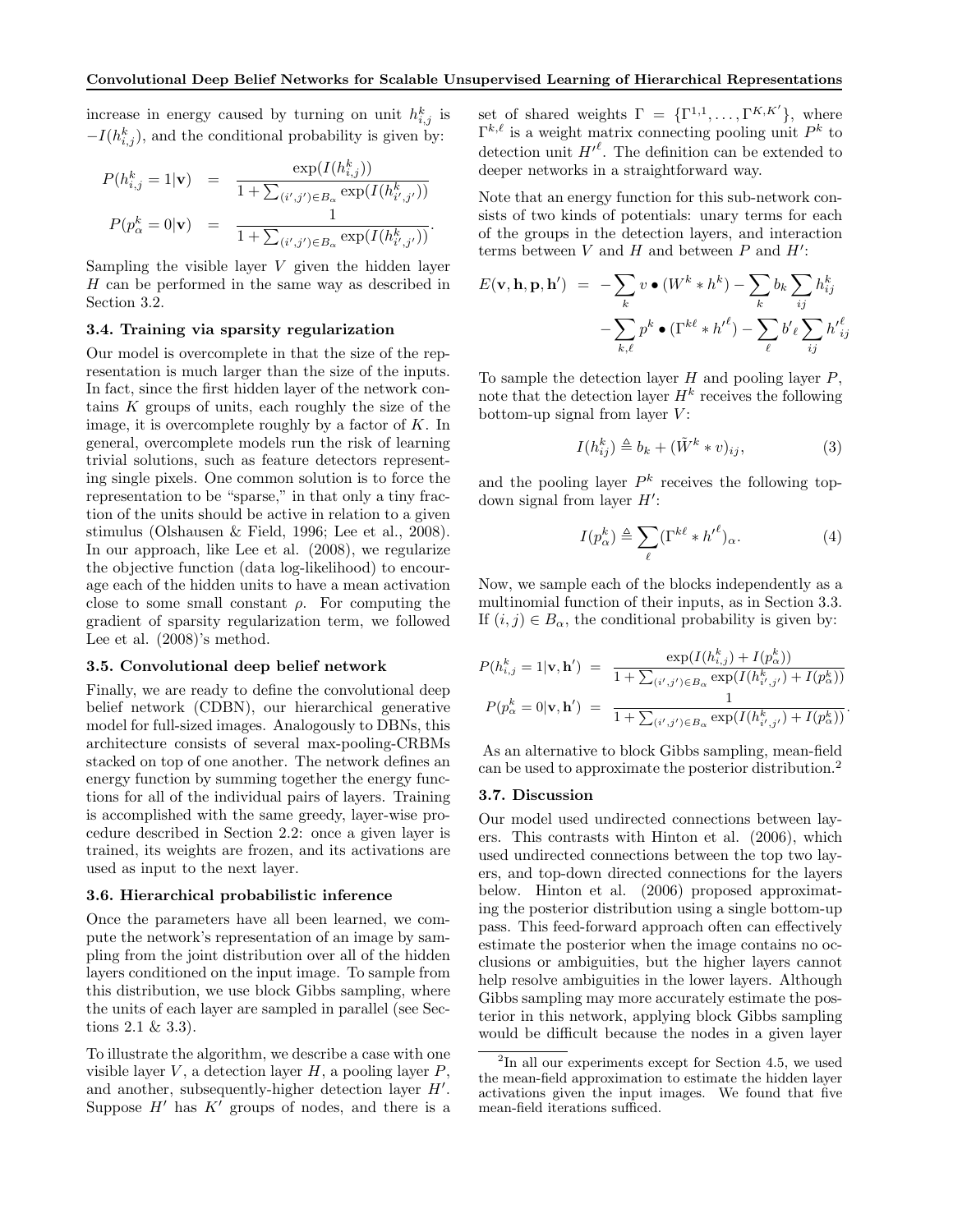are not conditionally independent of one another given the layers above and below. In contrast, our treatment using undirected edges enables combining bottom-up and top-down information more efficiently, as shown in Section 4.5.

In our approach, probabilistic max-pooling helps to address scalability by shrinking the higher layers; weight-sharing (convolutions) further speeds up the algorithm. For example, inference in a three-layer network (with 200x200 input images) using weightsharing but without max-pooling was about 10 times slower. Without weight-sharing, it was more than 100 times slower.

In work that was contemporary to and done independently of ours, Desjardins and Bengio (2008) also applied convolutional weight-sharing to RBMs and experimented on small image patches. Our work, however, develops more sophisticated elements such as probabilistic max-pooling to make the algorithm more scalable.

# 4. Experimental results

# 4.1. Learning hierarchical representations from natural images

We first tested our model's ability to learn hierarchical representations of natural images. Specifically, we trained a CDBN with two hidden layers from the Kyoto natural image dataset.<sup>3</sup> The first layer consisted of 24 groups (or "bases")<sup>4</sup> of 10x10 pixel filters, while the second layer consisted of 100 bases, each one 10x10 as well.<sup>5</sup> As shown in Figure 2 (top), the learned first layer bases are oriented, localized edge filters; this result is consistent with much prior work (Olshausen & Field, 1996; Bell & Sejnowski, 1997; Ranzato et al., 2006). We note that the sparsity regularization during training was necessary for learning these oriented edge filters; when this term was removed, the algorithm failed to learn oriented edges.

The learned second layer bases are shown in Figure 2 (bottom), and many of them empirically responded selectively to contours, corners, angles, and surface boundaries in the images. This result is qualitatively consistent with previous work (Ito & Komatsu, 2004; Lee et al., 2008).

## 4.2. Self-taught learning for object recognition

Raina et al. (2007) showed that large unlabeled data can help in supervised learning tasks, even when the



Figure 2. The first layer bases (top) and the second layer bases (bottom) learned from natural images. Each second layer basis (filter) was visualized as a weighted linear combination of the first layer bases.

unlabeled data do not share the same class labels, or the same generative distribution, as the labeled data. This framework, where generic unlabeled data improve performance on a supervised learning task, is known as self-taught learning. In their experiments, they used sparse coding to train a single-layer representation, and then used the learned representation to construct features for supervised learning tasks.

We used a similar procedure to evaluate our two-layer CDBN, described in Section 4.1, on the Caltech-101 object classification task.<sup>6</sup> The results are shown in Table 1. First, we observe that combining the first and second layers significantly improves the classification accuracy relative to the first layer alone. Overall, we achieve 57.7% test accuracy using 15 training images per class, and 65.4% test accuracy using 30 training images per class. Our result is competitive with state-of-the-art results using highly-specialized single features, such as SIFT, geometric blur, and shapecontext (Lazebnik et al., 2006; Berg et al., 2005; Zhang et al., 2006).<sup>7</sup> Recall that the CDBN was trained en-

 $7$ Varma and Ray (2007) reported better performance than ours (87.82% for 15 training images/class), but they combined many state-of-the-art features (or kernels) to improve the performance. In another approach, Yu et al. (2009) used kernel regularization using a (previously published) state-of-the-art kernel matrix to improve the per-

 $^3$ http://www.cnbc.cmu.edu/cplab/data\_kyoto.html

<sup>4</sup>We will call one hidden group's weights a "basis."

<sup>&</sup>lt;sup>5</sup>Since the images were real-valued, we used Gaussian visible units for the first-layer CRBM. The pooling ratio  $C$ for each layer was 2, so the second-layer bases cover roughly twice as large an area as the first-layer ones.

<sup>6</sup>Details: Given an image from the Caltech-101 dataset (Fei-Fei et al., 2004), we scaled the image so that its longer side was 150 pixels, and computed the activations of the first and second (pooling) layers of our CDBN. We repeated this procedure after reducing the input image by half and concatenated all the activations to construct features. We used an SVM with a spatial pyramid matching kernel for classification, and the parameters of the SVM were cross-validated. We randomly selected 15/30 training set and 15/30 test set images respectively, and normalized the result such that classification accuracy for each class was equally weighted (following the standard protocol). We report results averaged over 10 random trials.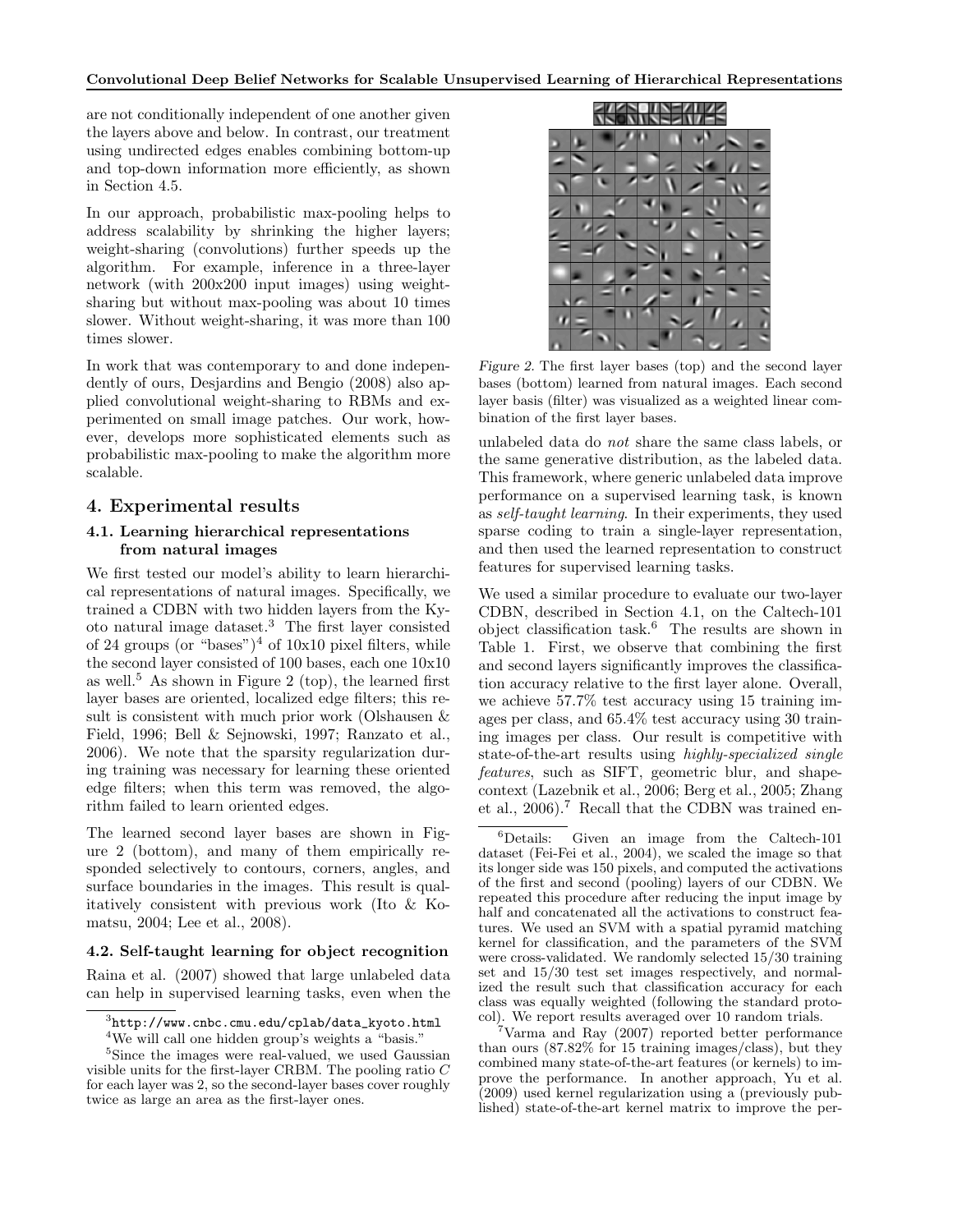| Training Size              | 15                | 30               |
|----------------------------|-------------------|------------------|
| CDBN (first layer)         | $53.2 \pm 1.2\%$  | $60.5 \pm 1.1\%$ |
| CDBN (first+second layers) | $57.7 \pm 1.5\%$  | $65.4 \pm 0.5\%$ |
| Raina et al. $(2007)$      | $46.6\%$          |                  |
| Ranzato et al. (2007)      |                   | 54.0%            |
| Mutch and Lowe (2006)      | 51.0%             | 56.0%            |
| Lazebnik et al. $(2006)$   | 54.0%             | 64.6%            |
| Zhang et al. $(2006)$      | $59.0 \pm 0.56\%$ | $66.2 \pm 0.5\%$ |

Table 1. Classification accuracy for the Caltech-101 data

tirely from natural scenes, which are completely unrelated to the classification task. Hence, the strong performance of these features implies that our CDBN learned a highly general representation of images.

#### 4.3. Handwritten digit classification

We further evaluated the performance of our model on the MNIST handwritten digit classification task, a widely-used benchmark for testing hierarchical representations. We trained 40 first layer bases from MNIST digits, each 12x12 pixels, and 40 second layer bases, each  $6x6$ . The pooling ratio C was 2 for both layers. The first layer bases learned "strokes" that comprise the digits, and the second layer bases learned bigger digit-parts that combine the strokes. We constructed feature vectors by concatenating the first and second (pooling) layer activations, and used an SVM for classification using these features. For each labeled training set size, we report the test error averaged over 10 randomly chosen training sets, as shown in Table 2. For the full training set, we obtained 0.8% test error. Our result is comparable to the state-of-the-art (Ranzato et al., 2007; Weston et al., 2008).<sup>8</sup>

#### 4.4. Unsupervised learning of object parts

We now show that our algorithm can learn hierarchical object-part representations in an unsupervised setting. Building on the first layer representation learned from natural images, we trained two additional CDBN layers using unlabeled images from single Caltech-101 categories.<sup>9</sup> As shown in Figure 3, the second layer learned features corresponding to object parts, even though the algorithm was not given any labels specifying the locations of either the objects or their parts. The third layer learned to combine the second layer's part representations into more complex, higher-level features. Our model successfully learned hierarchical object-part representations of most of the other Caltech-101 categories as well. We note that some of

these categories (such as elephants and chairs) have fairly high intra-class appearance variation, due to deformable shapes or different viewpoints. Despite this, our model still learns hierarchical, part-based representations fairly robustly.

Higher layers in the CDBN learn features which are not only higher level, but also more specific to particular object categories. We now quantitatively measure the specificity of each layer by determining how indicative each individual feature is of object categories. (This contrasts with most work in object classification, which focuses on the informativeness of the entire feature set, rather than individual features.) More specifically, we consider three CDBNs trained on faces, motorbikes, and cars, respectively. For each CDBN, we test the informativeness of individual features from each layer for distinguishing among these three categories. For each feature,  $10$  we computed area under the precision-recall curve (larger means more specific). $^{11}$ As shown in Figure 4, the higher-level representations are more selective for the specific object class.

We further tested if the CDBN can learn hierarchical object-part representations when trained on images from several object categories (rather than just one). We trained the second and third layer representations using unlabeled images randomly selected from four object categories (cars, faces, motorbikes, and airplanes). As shown in Figure 3 (far right), the second layer learns class-specific as well as shared parts, and the third layer learns more object-specific representations. (The training examples were unlabeled, so in a sense, this means the third layer implicitly clusters the images by object category.) As before, we quantitatively measured the specificity of each layer's individual features to object categories. Because the training was completely unsupervised, whereas the AUC-PR statistic requires knowing which specific object or object parts the learned bases should represent, we instead computed conditional entropy.<sup>12</sup> Informally speaking, conditional entropy measures the entropy of

formance of their convolutional neural network model.

 $8\text{We note that Hinton and Salakhutdinov } (2006)$ 's method is non-convolutional.

<sup>9</sup>The images were unlabeled in that the position of the object is unspecified. Training was on up to 100 images, and testing was on different images than the training set. The pooling ratio for the first layer was set as 3. The second layer contained 40 bases, each 10x10, and the third layer contained 24 bases, each 14x14. The pooling ratio in both cases was 2.

 $10$ For a given image, we computed the layerwise activations using our algorithm, partitioned the activation into  $LxL$  regions for each group, and computed the  $q\%$  highest quantile activation for each region and each group. If the  $q\%$  highest quantile activation in region i is  $\gamma$ , we then define a Bernoulli random variable  $X_{i,L,q}$  with probability  $\gamma$ of being 1. To measure the informativeness between a feature and the class label, we computed the mutual information between  $X_{i,L,q}$  and the class label. Results reported are using  $(L, q)$  values that maximized the average mutual information (averaging over  $i$ ).

<sup>11</sup>For each feature, by comparing its values over positive examples and negative examples, we obtained the precision-recall curve for each classification problem.

<sup>&</sup>lt;sup>12</sup>We computed the quantile features  $\gamma$  for each layer as previously described, and measured conditional entropy  $H(dass|\gamma > 0.95).$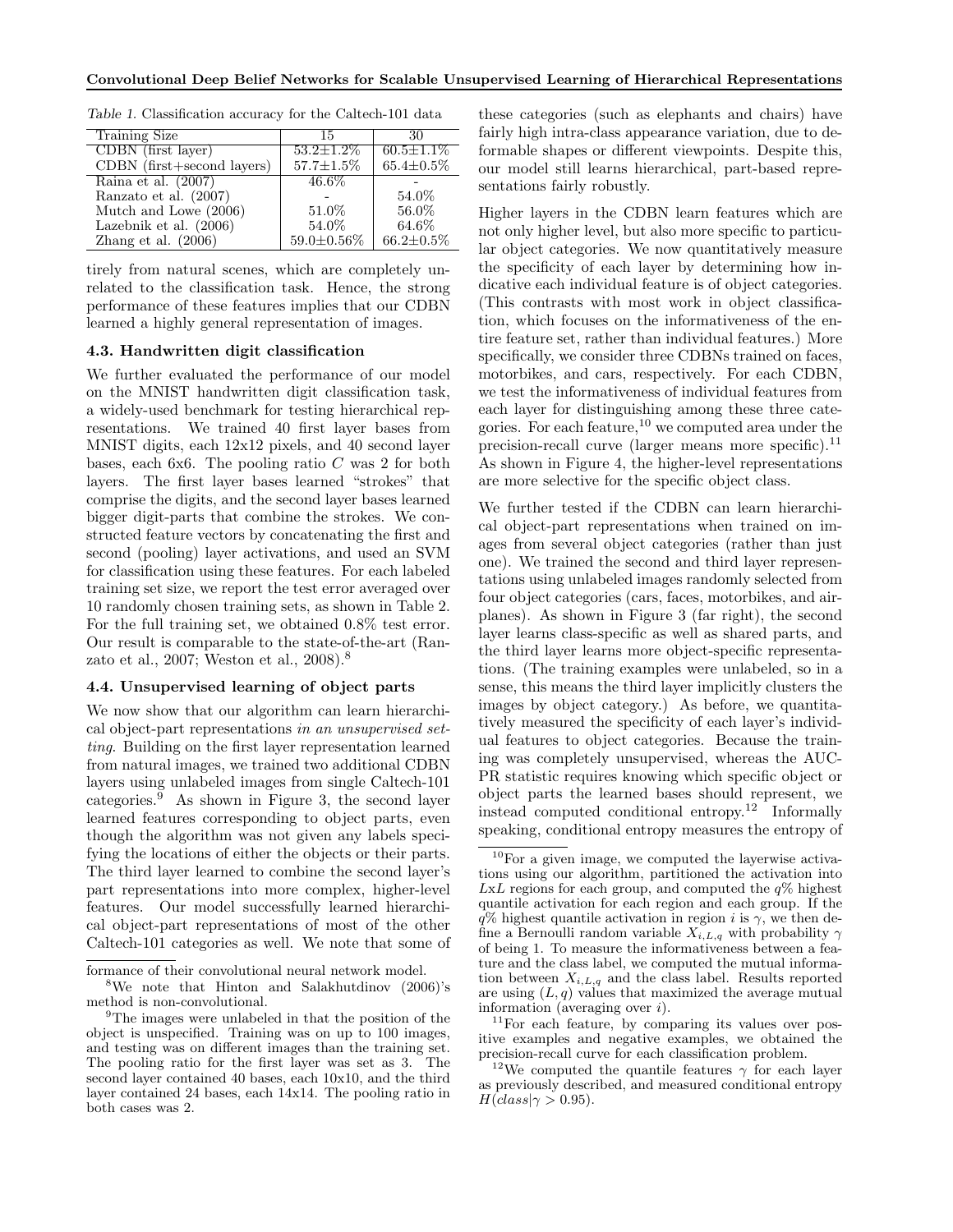Convolutional Deep Belief Networks for Scalable Unsupervised Learning of Hierarchical Representations

| Table 2. Test error for MNIST dataset |                                 |                   |                   |                   |                   |                                    |  |  |
|---------------------------------------|---------------------------------|-------------------|-------------------|-------------------|-------------------|------------------------------------|--|--|
| Labeled training samples              |                                 | 1,000             | 2,000             | 3,000             | 5,000             | 60,000                             |  |  |
| <b>CDBN</b>                           |                                 | $2.62 \pm 0.12\%$ | $2.13 \pm 0.10\%$ | $1.91 \pm 0.09\%$ | $1.59 \pm 0.11\%$ | $0.82\%$                           |  |  |
| Ranzato et al. (2007)                 |                                 | $3.21\%$          | 2.53%             |                   | $1.52\%$          | $0.64\%$                           |  |  |
|                                       | Hinton and Salakhutdinov (2006) |                   |                   |                   |                   | 1.20%                              |  |  |
| Weston et al. $(2008)$                |                                 | 2.73%             |                   | 1.83%             |                   | 1.50%                              |  |  |
| faces                                 | cars                            |                   | elephants         | chairs            |                   |                                    |  |  |
|                                       |                                 |                   |                   |                   |                   | faces, cars, airplanes, motorbikes |  |  |
|                                       |                                 |                   |                   |                   |                   |                                    |  |  |
|                                       |                                 |                   |                   |                   |                   |                                    |  |  |
|                                       |                                 |                   |                   |                   |                   |                                    |  |  |
|                                       |                                 |                   |                   |                   |                   |                                    |  |  |
|                                       |                                 |                   |                   |                   |                   |                                    |  |  |
|                                       |                                 |                   |                   |                   |                   |                                    |  |  |
|                                       |                                 |                   |                   |                   |                   |                                    |  |  |
|                                       |                                 |                   |                   |                   |                   |                                    |  |  |

Figure 3. Columns 1-4: the second layer bases (top) and the third layer bases (bottom) learned from specific object categories. Column 5: the second layer bases (top) and the third layer bases (bottom) learned from a mixture of four object categories (faces, cars, airplanes, motorbikes).



Figure 4. (top) Histogram of the area under the precisionrecall curve (AUC-PR) for three classification problems using class-specific object-part representations. (bottom) Average AUC-PR for each classification problem.



Figure 5. Histogram of conditional entropy for the representation learned from the mixture of four object classes.

the posterior over class labels when a feature is active. Since lower conditional entropy corresponds to a more peaked posterior, it indicates greater specificity. As shown in Figure 5, the higher-layer features have progressively less conditional entropy, suggesting that they activate more selectively to specific object classes.

#### 4.5. Hierarchical probabilistic inference

Lee and Mumford (2003) proposed that the human visual cortex can conceptually be modeled as performing "hierarchical Bayesian inference." For example, if you observe a face image with its left half in dark illumina-



Figure 6. Hierarchical probabilistic inference. For each column: (top) input image. (middle) reconstruction from the second layer units after single bottom-up pass, by projecting the second layer activations into the image space. (bottom) reconstruction from the second layer units after 20 iterations of block Gibbs sampling.

tion, you can still recognize the face and further infer the darkened parts by combining the image with your prior knowledge of faces. In this experiment, we show that our model can tractably perform such (approximate) hierarchical probabilistic inference in full-sized images. More specifically, we tested the network's ability to infer the locations of hidden object parts.

To generate the examples for evaluation, we used Caltech-101 face images (distinct from the ones the network was trained on). For each image, we simulated an occlusion by zeroing out the left half of the image. We then sampled from the joint posterior over all of the hidden layers by performing Gibbs sampling. Figure 6 shows a visualization of these samples. To ensure that the filling-in required top-down information, we compare with a "control" condition where only a single upward pass was performed.

In the control (upward-pass only) condition, since there is no evidence from the first layer, the second layer does not respond much to the left side. How